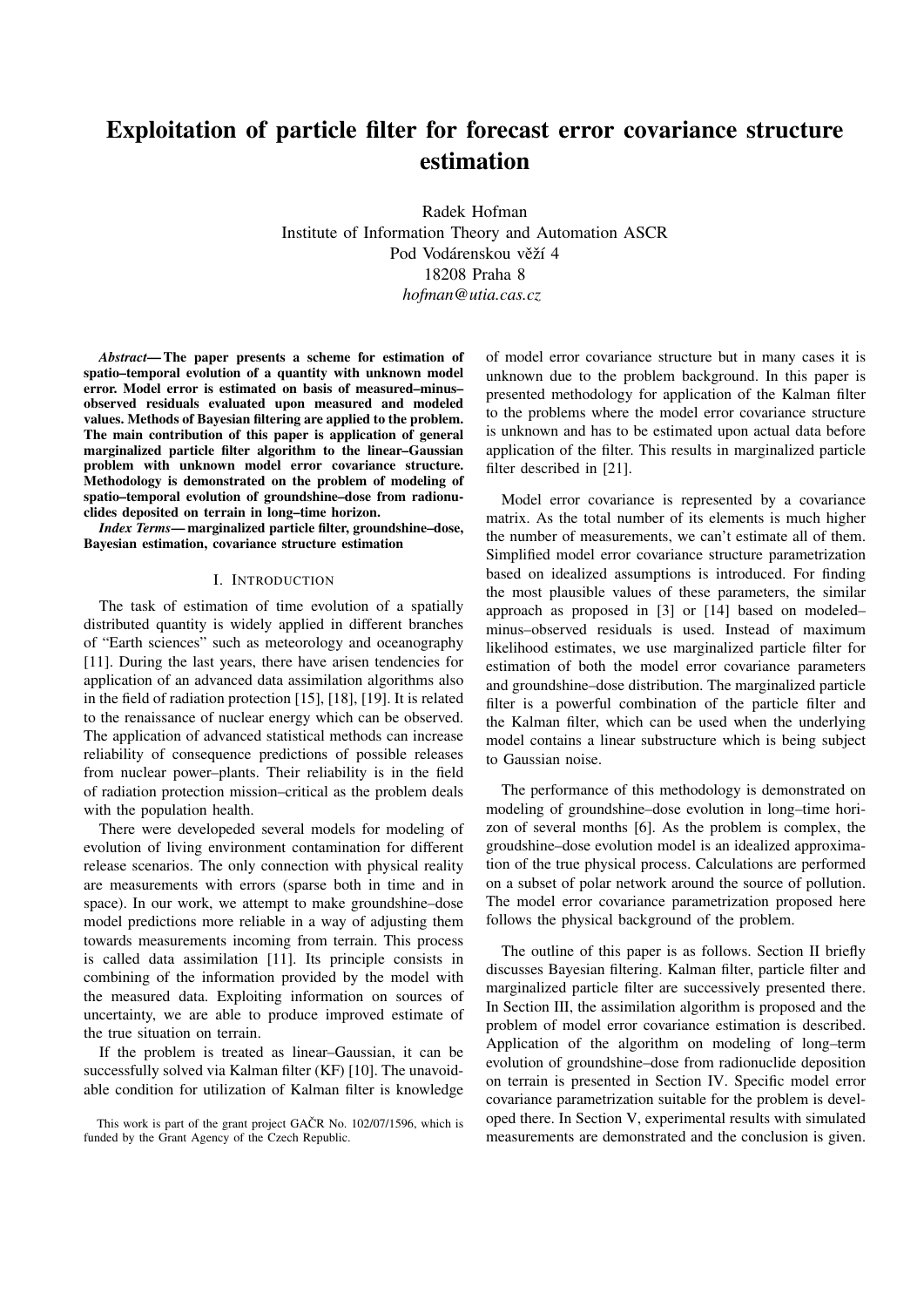#### II. BAYESIAN FILTERING

Bayesian approach to filtering is applicable to all linear or nonlinear stochastic systems [7], [12]. Let the stochastic system be defined by discrete–time state–space transition equation (1) and observation equation (2)

$$
\boldsymbol{x}_t = f(\boldsymbol{x}_{t-1}) + \boldsymbol{b}_t \tag{1}
$$

$$
\boldsymbol{y}_t = h(\boldsymbol{x}_t) + \boldsymbol{\epsilon}_t \tag{2}
$$

Here,  $t$  is time index,  $x_t$  is unobservable system state vector,  $b_t$  is the additive dynamic noise vector. Vector  $y_t$  is the measurement vector which provides us indirect information about the system state and  $\epsilon_t$  its noise. Both the densities of noise terms are assumed to be independent and known. Functions  $f(\cdot)$  and  $h(\cdot)$  are generally non–linear. State transition function  $f(.)$  propagates the prior state to the current one. Forward observation operator  $h(\cdot)$  transforms vectors from state–space to the measurement space, thus constitutes relation of the actual measurements to the current state.

The goal is to acquire posterior density  $p(x_t|Y_t)$  where  $Y_t = \{y_1, \ldots, y_t\}$  are available measurements. In the following text, the state process  $\{x_t\}$  is assumed to be Markovian of the first order. It means that given the present state, future states are independent of the past states:

$$
p(\boldsymbol{x}_t|\boldsymbol{x}_{t-1},\boldsymbol{x}_{t-2},\ldots,\boldsymbol{x}_0) = p(\boldsymbol{x}_t|\boldsymbol{x}_{t-1})
$$
 (3)

Realization of the process at time  $t$  contains all information about the past, which is necessary in order to calculate the future behavior of the process.

Bayesian estimation procedure consists of two recursively repeated step. The first step transits the state estimate to the next time step according to the probability density function (PDF)  $p(x_t|x_{t-1})$ . This step is called time update (4). In the second step called data update (5), the information provided by actual measurements  $y_t$  is included into the current estimate given by the PDF  $p(x_t|Y_{t-1})$ .

$$
p(\boldsymbol{x}_t | \boldsymbol{Y}_{t-1}) = \int p(\boldsymbol{x}_t | \boldsymbol{x}_{t-1}) p(\boldsymbol{x}_{t-1} | \boldsymbol{Y}_{t-1}) d\boldsymbol{x}_{t-1} \qquad (4)
$$

$$
p(\boldsymbol{x}_t|\boldsymbol{Y}_t) = \frac{p(\boldsymbol{y}_t|\boldsymbol{x}_t)p(\boldsymbol{x}_t|\boldsymbol{Y}_{t-1})}{\int p(\boldsymbol{y}_t|\boldsymbol{x}_t)p(\boldsymbol{x}_t|\boldsymbol{Y}_{t-1})d\boldsymbol{x}_t}
$$
(5)

The state evolution is initialized by a probability density function  $p(x_0|Y_{-1}) = p(x_0)$  which represents all the prior information on the problem and also our subjective judgments. This density is often called background–field or just the prior.

If both the measurement density  $p(\boldsymbol{y}_t|\boldsymbol{x}_t)$  and the state transition density  $p(x_t|x_{t-1})$  are parametric, the problem can be solved analytically. Provided that the system is linear– Gaussian, the integrals (4, 5) lead to KF recursion.

#### *A. Kalman filter*

In the following text  $N(\mu, Q)$  is assumed to be a Gaussian PDF with mean value  $\mu$  and a covariance matrix  $Q$ . KF is simple implementation of the Bayesian filter and it provides

the optimal Bayesian solution. Its usage is limited to the case of linear estimation with the Gaussian noise where

$$
p(\boldsymbol{x}_t|\boldsymbol{x}_{t-1}) = N(\boldsymbol{M}\boldsymbol{x}_{t-1}, \boldsymbol{Q}_t)
$$
\n(6)

$$
p(\boldsymbol{y}_t|\boldsymbol{x}_t) = N(\boldsymbol{H}\boldsymbol{x}_t, \boldsymbol{R}_t)
$$
\n(7)

Matrices  $M$  and  $H$  are matrices of linear (linearized) operators  $f(\cdot)$  and  $h(\cdot)$ , respectively. Matrices Q and R are known error covariance matrices of model error and measurement error, respectively. Under these assumptions (4, 5) lead to KF equations for time update and data update steps [10]. The equations perform recursive update of the first two moments of estimated Gaussian distribution  $p(x|Y) = N(\hat{x}, P)$  – the mean value  $\hat{x}$  and its covariance matrix  $P$ .

#### *B. Particle filter*

In more general cases where analytical solution of integrals (4, 5) is not known, there are their numerical approximations based on sequential Monte Carlo methods also known as particle filters.

Particle filter (PF) is more general implementation of Bayesian filter which can be used to approximate the posterior density function for the state in non–linear and non– Gaussian filtering problems [7]. It is based on recursive estimation of the PDF  $p(x_t|Y_t)$  which is represented as a set of M so called particles  $x_t^{(i)}$  and its associated normalized weights  $\tilde{q}_t^{(i)}$  as  $\{\tilde{q}_t^{(i)}, \mathbf{x}_t^{(i)}\}\vert_{i=1...M}$ . The posterior PDF  $p(\boldsymbol{x}_t|\boldsymbol{Y}_t)$  can be approximated with their help as  $\hat{p}(\boldsymbol{x}_t|\boldsymbol{Y}_t)$ .

$$
p(\boldsymbol{x}_t|\boldsymbol{Y}_t) \approx \hat{p}(\boldsymbol{x}_t|\boldsymbol{Y}_t) = \sum_{i=1}^M \frac{1}{M} \delta(\boldsymbol{x}_t - \boldsymbol{x}_t^{(i)}), \qquad (8)
$$

where  $\delta(\cdot)$  is the Dirac  $\delta$ -function and  $x_t^{(i)}$  are samples from approximated PDF. In (8), all the weights  $\tilde{q}_t^{(i)}$  are equal to  $\frac{1}{M}$ . Our goal is usually to estimate the mean value of a function defined on our approximated distribution  $E_{\hat{p}(\boldsymbol{x}_t|\boldsymbol{Y}_t)}[g(\boldsymbol{x}_t)].$ The approximation  $\hat{p}(\boldsymbol{x}_t|\boldsymbol{Y}_t)$  satisfies condition

$$
\lim_{M \to +\infty} E_{\hat{p}(\boldsymbol{x}_t|\boldsymbol{Y}_t)}[g(\boldsymbol{x}_t)] \stackrel{a.s.}{\to} E_{p(\boldsymbol{x}_t|\boldsymbol{Y}_t)}[g(\boldsymbol{x}_t)],\qquad(9)
$$

where  $\stackrel{a.s.}{\rightarrow}$  means almost sure convergence and  $q(x_t)$  is arbitrary function bounded for support  $\Omega = {\mathbf{x}_t | p(\mathbf{x}_t | \mathbf{Y}_t)}$ 0}.

In real cases we are not able to sample directly from  $p(x_t|Y_t)$  but we are able to evaluate it in discrete points (at least up to proportionality). We can draw independent samples  $x_t^{(i)}$  from a chosen known proposal distribution (importance function)  $q(x_t|Y_t)$  and use them for approximating of  $p(x_t|Y_t)$ . The estimated density  $p(x_t|Y_t)$ , its approximation  $\hat{p}(\mathbf{x}_t|\mathbf{Y}_t)$  and importance function  $q(\mathbf{x}_t|\mathbf{Y}_t)$ are related as follows

$$
p(\boldsymbol{x}_t | \boldsymbol{Y}_t) = \frac{p(\boldsymbol{x}_t | \boldsymbol{Y}_t)}{q(\boldsymbol{x}_t | \boldsymbol{Y}_t)} q(\boldsymbol{x}_t | \boldsymbol{Y}_t) \approx
$$
  
 
$$
\approx \hat{p}(\boldsymbol{x}_t | \boldsymbol{Y}_t) = \sum_{i=1}^M \frac{p(\boldsymbol{x}_t^{(i)} | \boldsymbol{Y}_t)}{q(\boldsymbol{x}_t^{(i)} | \boldsymbol{Y}_t)} \frac{1}{M} \delta(\boldsymbol{x}_t - \boldsymbol{x}_t^{(i)}) (10)
$$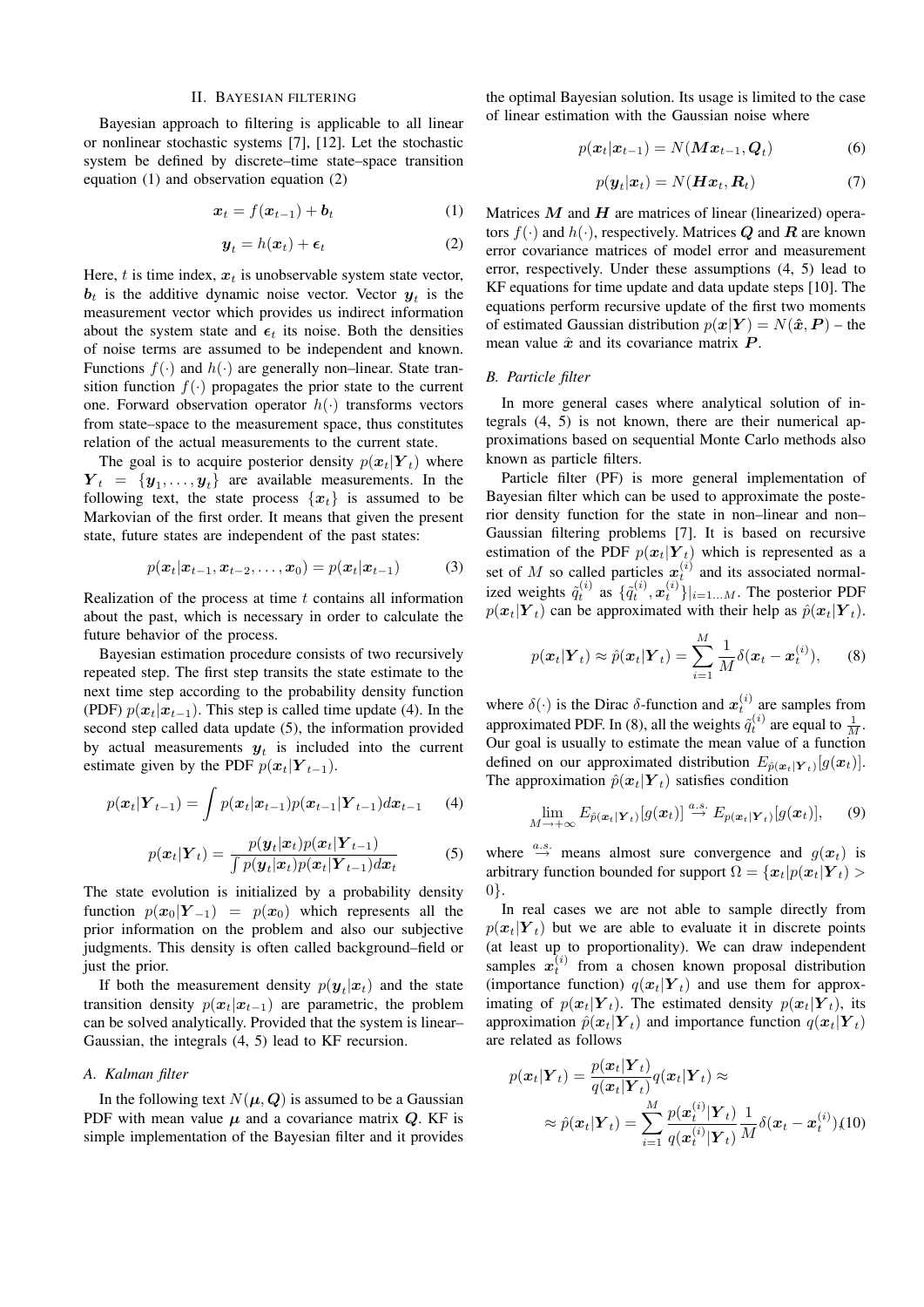where  $\frac{1}{M} \sum_{i=1}^{M} \delta(x_t - x_t^{(i)})$  is an approximation of  $q(x_t | Y_t)$ since  $x_t^{(i)}$  are sampled from this PDF. If we denote  $q_t^{(i)}$  =  $p(\boldsymbol{x}_t^{(i)}|\boldsymbol{Y}_t)$  $q(\boldsymbol{x}_t^{(i)}|\boldsymbol{Y}_t)$  $\frac{1}{M}$ , the estimated PDF can be approximated as

$$
\hat{p}(\boldsymbol{x}_t|\boldsymbol{Y}_t) = \sum_{i=1}^M \tilde{q}_t^{(i)} \delta(\boldsymbol{x}_t - \boldsymbol{x}_t^{(i)}), \tag{11}
$$

where  $\tilde{q}_t^{(i)} = q_t^{(i)} / \sum_{j=1}^M q_t^{(j)}, \sum_i^M \tilde{q}_t^{(i)} = 1, \tilde{q}_t^{(i)} \ge 0$ are normalized weights. This normalization will for finite M introduce a bias in the estimate. However, from the strong law of large numbers the estimate is asymptotically unbiased. This algorithm is called sampling–importance– sampling (SIS).

If we choose the posterior PDF from the previous step as proposal distribution in the current, we can via recursive evaluation of normalized weights perform Bayesian filtering. In this case will weight update result in

$$
q_t^{(i)} \propto \tilde{q}_{t-1}^{(i)} p(\mathbf{y}_t | \mathbf{x}_t^{(i)})
$$
 (12)

This algorithm also suffers from degeneracy problem, so we have to implement a resampling algorithm, more in [4]. Resampling should eliminate particles with small weights and multiply particles with large weights. After resampling all the weights are set to  $\frac{1}{M}$ . If we perform resampling in each step, the weights can be computed as  $q_t^{(i)} = p(\boldsymbol{y}_t|\boldsymbol{x}_t^{(i)})$ . This modification of SIS algorithm with resampling in each step is also known as sampling–importance–resampling (SIR).

Disadvantage of this method is that we have to be able to generate random samples from complicated distributions and this is for high dimensional problems computationally prohibitive. The computational complexity rapidly increases along with the state–space dimension.

#### *C. Marginalized particle filter*

When structure of the model (1, 2) allows analytical marginalization over a subset of states, we can reduce the computational burden. Let's consider factorization of the state vector  $x_t = \begin{bmatrix} x_t^l & x_t^n \end{bmatrix}^T$  where  $x_t^l$  is a subset of analytically tractable states and  $x_i^n$  is the rest. Provided that the  $x_t^l$  and  $x_t^n$  are conditionally independent, substitution of the factorization into (8) and application of the chain rule gives

$$
p(\boldsymbol{x}_t^l, \boldsymbol{x}_t^n | \boldsymbol{Y}_t) = p(\boldsymbol{x}_t^l | \boldsymbol{x}_t^n, \boldsymbol{Y}_t) p(\boldsymbol{x}_t^n | \boldsymbol{Y}_t),
$$
 (13)

where  $p(\mathbf{x}_t^l | \mathbf{x}_t^n, \mathbf{Y}_t)$  is analytically tractable and  $\mathbf{x}_t^n$  is given by the particle filter. Assuming that  $x_0^l \sim N(\hat{x}_0, P_0)$  and to be governed by a linear model implies that  $p(\mathbf{x}_t^l | \mathbf{x}_t^n, Y_t)$ is conditionally linear–Gaussian and can be computed via Kalman filter [22]. Substitution of (8) into (13) for  $x_i^n$  leads to

$$
p(\mathbf{x}_t|\mathbf{Y}_t) \approx \sum_{i=1}^M \tilde{q}_t^{(i)} \delta(\mathbf{x}_t^n - \mathbf{x}_t^{n,(i)}) N(\hat{\mathbf{x}}_t^{l,(i)}, \mathbf{P}_t^{(i)}) \quad (14)
$$

The joint PDF is estimated as a mixture of a parametric distribution of Gaussian type and of a nonparametric one. The estimated PDF is represented by a weighted sum of

Gaussians, where each particle has a Gaussian distribution attached to it. This modification of PF is called marginalized particle filter (MPF) and details on its implementation can be found in [21], [22].

# III. ASSIMILATION PROCEDURE BASED ON MPF

The unavoidable condition for application of Kalman filter is knowledge of model error represented in (1) by the noise vetor  $b_t$ . We assume  ${b_t}$  to be the white noise process where  $\mathbf{b}_t \sim N(\mathbf{0}, \mathbf{Q}_t)$ . Matrix  $\mathbf{Q}_t$  is corresponding covariance matrix. The value of  $Q$  should reflect total (unknown) model error, which is in each step contribution to the forecast error due to differences between the model and the true process. In KF  $[10]$ , forecast error covariance matrix  $P$  evolves as

$$
\boldsymbol{P}_{t|t-1} = \boldsymbol{M}_{t|t-1} \boldsymbol{P}_{t-1|t-1} \boldsymbol{M}_{t|t-1}^T + \boldsymbol{Q}_t, \qquad (15)
$$

where  $M$  is matrix of linear (linearized) operator for the state transition from time  $t - 1$  to t. It is obvious that if Q is neglected, the predicted forecast error will be underestimated. This could cause divergence from the true state (its good estimate) because smaller model error will handicap the information provided by measurements.

We assume that the  $Q$  is unknown and attempt to estimate it in each assimilation step. As the total number of elements of Q to be estimated is much higher than the number of measurements, we can't estimate all of them. Simplified covariance model based on idealized assumptions has to be introduced.

Schematically, let the model error covariance matrix be approximated as a function  $Q(\boldsymbol{\theta})$  :  $\Re^{dim(\boldsymbol{\theta})} \to \Re^{[dim(\boldsymbol{x}),dim(\boldsymbol{x})]}$ of a parameter vector  $\theta$ , where  $\Re^{[m,n]}$  is a space of real matrices of dimension  $m \times n$ .

$$
\boldsymbol{Q}_t = Q_t(\boldsymbol{\theta}_t) \tag{16}
$$

Function Q has to be chosen properly in order to produce positive semi–definite symmetric matrices which can be covariance matrices.

For finding the most plausible values of  $\theta$  a similar approach as proposed in [3], [14] based on modeled– minus–observed residuals is used. Instead of maximum likelihood estimates proposed there we use MPF introduced in Section II. When the measurements are available, we can evaluate residual vector  $v_t = y_t - H\hat{x}_t$  having the same dimension as the measurement vector. Covariance of  $v$  derived in [3] has the form

$$
E[\boldsymbol{v}_t \boldsymbol{v}_t^T] = \boldsymbol{H}_t \boldsymbol{P}_{t|t-1} \boldsymbol{H}_t^T + \boldsymbol{R}_t = \boldsymbol{S}_t \tag{17}
$$

We assume  $v_t \sim N(0, S_t)$ . If we substitute (15) into (17) for  $P_{t|t-1}$  and use covariance parametrization (16) of  $Q_t$ we obtain

$$
\boldsymbol{S}_t(\boldsymbol{\theta}) = \boldsymbol{H}_t[\boldsymbol{M}_t \boldsymbol{P}_{t-1|t-1} \boldsymbol{M}_t^T + Q_t(\boldsymbol{\theta})] \boldsymbol{H}_t + \boldsymbol{R}_t \quad (18)
$$

From (15) can be seen that the parametrization of model error covariance leads to parametrization of forecast error covariance  $P$ . The most plausible value of parameters are found in each time step via PF from likelihood  $p(\boldsymbol{v}_t^{(i)}|\boldsymbol{\theta}_t^{(i)}) =$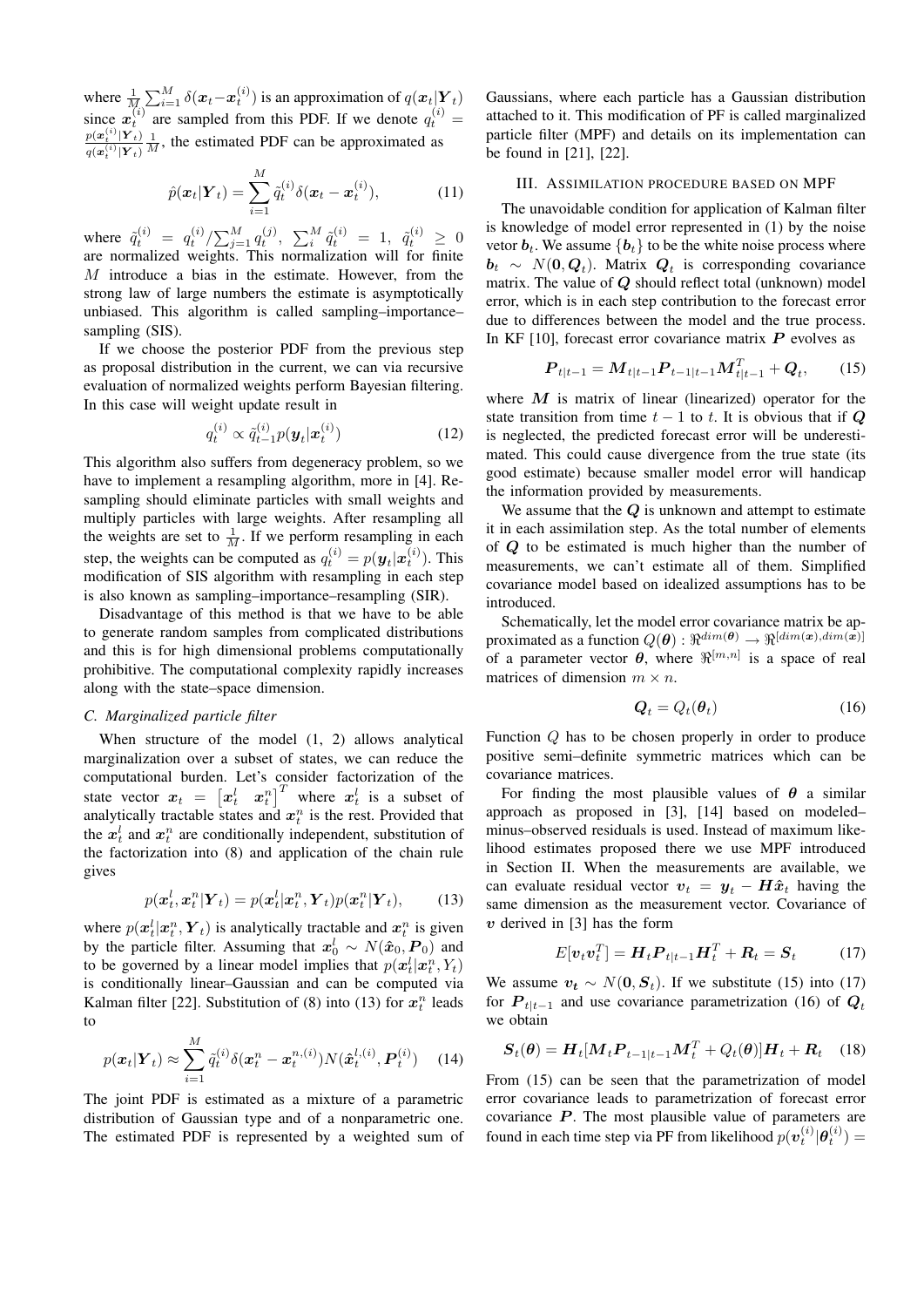$N(\mathbf{0}, \mathbf{S}(\boldsymbol{\theta}_{t}^{(i)}))$  for random parameter vectors  $\boldsymbol{\theta}_{t}^{(1)}, \ldots, \boldsymbol{\theta}_{t}^{(M)}$ and corresponding residual vectors  $v_t^{(i)}$ . The likelihood is the higher, the higher is the probability that difference between modeled and measured values is zero given covariance (18). These parameters are then used in (15, 16) for forecast error propagation. Incorporation of this algorithm into KF assimilation scheme results in MPF for estimation of joint PDF  $p(x_t, \theta_t | Y_t)$  which is the mixture of Gaussian and nonparametric distributions

$$
\underbrace{p(\boldsymbol{x}_t, \boldsymbol{\theta}_t | \boldsymbol{Y}_t)}_{MPF} = \underbrace{p(\boldsymbol{x}_t | \boldsymbol{\theta}_t, \boldsymbol{Y}_t)}_{KF} \underbrace{p(\boldsymbol{\theta}_t | \boldsymbol{Y}_t)}_{PF},
$$
(19)

where  $x_t$  is the state vector and  $\theta_t$  is the vector of parameters used for estimation of current model error covariance structure.

#### IV. ASSIMILATION SCENARIO

The algorithm described in Section III is demonstrated on assimilation scenario introduced in this section.

In case of an accidental aerial release of radioactive pollutants into the living environment, the radioactive plume is depleted during passing over the terrain. This phase is called the plume phase. Due to the deposition processes the plume leaves a radioactive trace on the ground.

After the plume phase (when the radioactive cloud exits the area of interest) post–emergency phase follows. It covers latter stages of accident consequence evolution. Post– emergency phase may extend over a prolonged period of several weeks or many years depending on the source of radiation and local conditions. It ends when environmental radiation levels resume to normal. The main exposure pathways in this phase are groundshine and ingestion. The deposited material cause irradiation and through the root system migrates to the edible parts of crops consumed by people and livestock. Among many radionuclides released during emergency situations we focus only on  $137Cs$  since it is one of the most important nuclides in long–time perspective. Its half–time of decay is long (30 years) and also analysis after the Chernobyl accident had shown that it is one of the most significant nuclides in these types of accidents having detrimental long–term effect on population health.

Our assimilation scenario covers the post–emergency phase. The source of pollution is placed into the centre of polar network. We perform our calculations on subset of this network in successive time steps  $t \in \{0, 1, \ldots, t_{MAX}\}.$ Groundshine–dose in ordered set of analyzed spatial points forms our state vector x. We assume  $x \sim N(\hat{x}, P)$ . Let  $\hat{x}_0$  be an initial estimate of groundshine–dose and  $P_0$  its corresponding error covariance matrix. This background– field is given by probabilistic version of Atmospheric Dispersion Model (ADM) and constitutes the prior characterization of the problem. It is based on segmented Gaussian plume model and it is part of the HARP system, more in [15]. We assume sparse measurements  $y_t$  of actual gamma dose–rate to be available in each time step. These measurements are assumed to be conditionally independent with known error. Assimilation procedure consists of two iteratively repeated

steps: In time update step (4) current state estimate together with its error covariance matrix are propagated forward in time. The model error is estimated and accounted for. Following data update step (5) produces so called analysis – adjusts the model prediction to be in accordance with actual measurements. Along with this two Kalman filter steps is in each time step estimated model error covariance structure.

#### *A. The model*

Groundshine dose evolution is modeled according to semi– empirical formulas from Japan model OSCAAR. This abbreviation stands for Off–Site Consequence Analysis code for Atmospheric Releases in reactor accidents. It has been developed within the research activities on probabilistic safety assessment at the Japan Atomic Research Institute [9]. Let s be a spatial coordinate. Relation between  $SD(s)$  – the initial <sup>137</sup>Cs deposition [ $Bq \times m^{-2}$ ] and  $D_g(t, s)$  – the groundshine dose–rate  $[Sv \times s^{-1}]$  at time t is given by

$$
D_g(t,s) = SD(s) \times SF(s) \times L \times DF_g \times R(t) \times E(t), \tag{20}
$$

where  $SF(s)$  is the integrated shielding factor for groundshine at location s, L is geometric factor and  $DF_g = 5.86E-$ 16  $Sv \times s^{-1}/Bq \times m^{-2}$  is the integrated dose–rate conversion factor for groundshine.  $R(t)$  is a unit-less factor taking into account the radioactive decay of the deposited radionuclude with half–time of decay  $T_{\nu}$  (21).

$$
R(t) = \exp\left(-\frac{t}{T_y} \ln 2\right) \tag{21}
$$

Term  $E(t)$  is a unit–less factor taking into account the decrease of groundshine due to environmental processes, such as radionuclide migration deeper into the soil, weathering, leaching etc. The experiments had shown that the mitigation of groundshine due to environmental removal mechanisms follows relation given by superposition of two exponentials – fast and slow component (22).

$$
E(t) = d_f \exp\left(-\frac{t}{T_f} \ln 2\right) + d_s \exp\left(-\frac{t}{T_s} \ln 2\right) \quad (22)
$$

Non–negative parameters  $d_f$  and  $d_s$  are weights of decay effect for fast and slow component, respectively. It must hold true that  $d_f + d_s = 1$ .  $T_f$  and  $T_s$  are half-times of fast and slow decay terms for groundshine.

Ground deposition model formulas are semi–empirical, it means that some of equation parameters are determined empirically on basis of measurements and the parameter values depend on the local conditions in the area of model application – soil type etc. The dose conversion factor was calculated by the method of Kocher in which the exposed individual was assumed to stand on a smooth, infinite plane surface with uniform concentration of source of radioactivity. Some parameters used in ground exposure model are treated as random variables with a given probability distribution. The parameter distribution types were determined for  $137Cs$ from the Chernobyl disaster and they are listed in [9]. The appropriate data for other radionuclides are not available but it is assumed that the long–term influence of the most of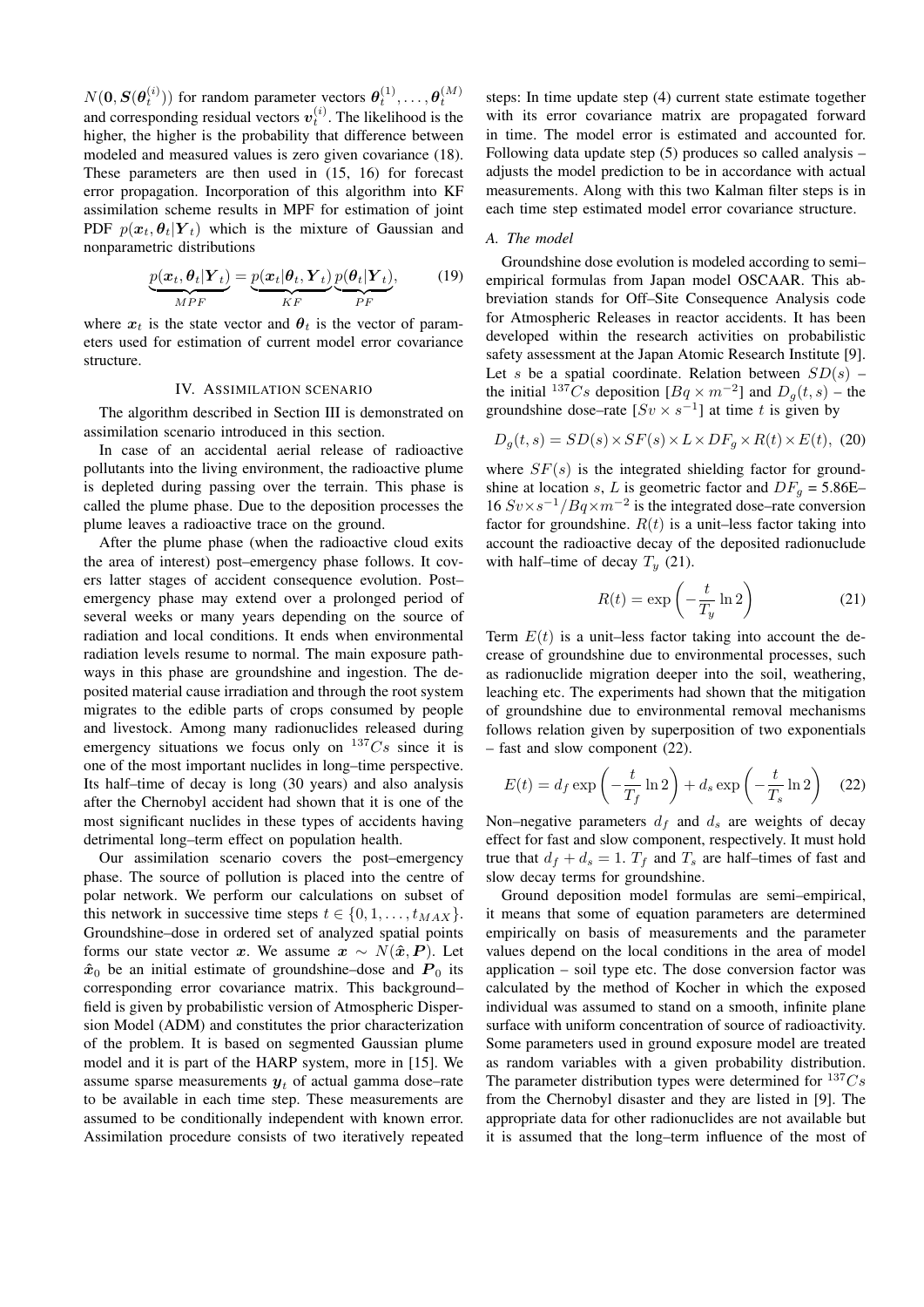them is not significant. For elements with high half–time of decay and similar fixation rates as  $137Cs$  are assumed the same equations of groundshine mitigation. The uncertainty of model parameters plays role in the whole model error and has to be accounted for.

## *B. Model error covariance parametrization*

The idealized model of  $Q$  chosen for this example has three parameters  $\boldsymbol{\theta} = (\alpha, \beta, L)|_{\alpha, \beta, L > 0}$ 

$$
\boldsymbol{Q}_t = \alpha_t \left[ \boldsymbol{Q}_t^{(1)} + \beta_t \boldsymbol{Q}_t^{(2)}(L_t) \right] \tag{23}
$$

The model error is formally partitioned into two components representing different sources of uncertainty. The partitioning has physical background. Matrix  $Q^{(1)}$  concerns the uncertainty of forecast model parameters introduced in Section IV-A. This component is found as a covariance of sample obtained via Monte–Carlo simulation with many different settings of model parameters. Component  $Q^{(2)}$ , scaled with  $\beta$ , is structured, homogeneous and isotropic error. All other sources of uncertainty are accommodated by introduction of  $Q^{(2)}$ . This component is generated by means of second order autoregressive function  $\rho_L(r)$  of length–scale parameter L and Euclidean distance between two spatial locations  $r$  [5].

$$
\rho_L(r) = \left(1 + \frac{r}{L}\right) \exp\left(-\frac{r}{L}\right) \tag{24}
$$

The value of length–scale parameter  $L$  controls how fast the correlation between two points decreases with their growing distance. The overall covariance is scaled with  $\alpha$ . This parametrization allows for mutual scaling of unstructured noise component  $Q^{(1)}$  given upon numerical simulation and "additional" structured noise given by  $Q^{(2)}$ . MPF algorithm according to [20] modified for this case is listed in the box ALGORITHM.

In Step 1), the particles are initialized with a prior distribution. In Step 2) are evaluated residuals upon measured and modeled values for purpose of normalized weights evaluation for different covariance parameter vectors  $\hat{\theta}_t^{(i)}$ . For each particle, the overall covariance given by (23) has to be evaluated. During Step 3) are particles resampled – those with small weights are replaced with particles "better" in terms of likelihood. Sometimes is also in this step introduced an artificial noise to prevent particle degeneracy problem – to maintain high diversity of particles. In Step 4) is performed data and time update of KF and time update of PF. If we omit Steps 4a) and 4c) we get the standard PF. In Step 4b) is set new importance function for the next time step.

# V. EXPERIMENTAL RESULTS AND CONCLUSION

For experimental demonstration of the algorithm, an artificial scenario with local rain during the fifth hour of the plume phase was chosen. The rain increases depletion of the plume due the wet deposition. The area of interest is subset of polar network comprising of  $N = 91$  analyzed points.

# ALGORITHM

1) Initialization:

a) For 
$$
i = 1, ..., M
$$
 initialize  $\theta_0^{(i)} \sim p(\theta_0)$ 

- b) Set  $\{\boldsymbol{x}_{0|-1}^{(i)},\boldsymbol{P}_{0|-1}^{(i)}\} = \{\hat{\boldsymbol{x}}_0,\boldsymbol{P}_0\}$
- 2) Normalized weights evaluation:
	- For  $i = 1, \ldots, M$  evaluate:
		- a) Residuals  $v_t^{(i)} = y_t H_t \hat{x}_t^{(i)}$
		- b) Model error covariance matrix parametrization:

$$
\boldsymbol{Q}_t^{(i)} = Q\left(\boldsymbol{\theta}_t^{(i)} = \{\alpha_t^{(i)}, \beta_t^{(i)}, L_t^{(i)}\}\right)
$$

- i) Evaluation of  $Q_t^{(i),(1)}$  via M-C simulation with multiple groudnshine model parameters setting
- ii) Evaluation of  $Q_t^{(i),(2)}(L_t^{(i)})$  via (24)
- iii) Evaluation of overall covariance via (23)

$$
\mathbf{Q}_t^{(i)} = \alpha_t^{(i)} \left[ \mathbf{Q}_t^{(i),(1)} + \beta_t^{(i)} \mathbf{Q}_t^{(i),(2)} (L_t^{(i)}) \right]
$$

- c) Residual covariance matrix  $S(\theta_t^{(i)})$  via (18)
- d) Importance weights  $q_t^{(i)} = N(\mathbf{0}, \mathbf{S}(\boldsymbol{\theta}_t^{(i)}))$

e) Normalize weights 
$$
\tilde{q}_t^{(i)} = \frac{q_t^{(i)}}{\sum_{j=1}^M q_t^{(j)}}
$$

3) PF measurement update – resampling: Resample M particles with replacement

$$
Pr(\boldsymbol{\theta}_{t|t}^{(i)} = \boldsymbol{\theta}_{t|t-1}^{(j)}) = \tilde{q}_t^{(j)}
$$

4) KF data/time update and PF time update a) KF data update:

$$
\begin{aligned} \hat{{\bm{x}}}_{t|t}^{(i)} &= \hat{{\bm{x}}}_{t|t-1}^{(i)} + {\bm{K}}_t^{(i)} [{\bm{y}}_t - {\bm{H}}_t \hat{{\bm{x}}}_{t|t-1}^{(i)}] \\ {\bm{K}}_t^{(i)} &= {\bm{P}}_{t|t-1}^{(i)} {\bm{H}}^T ({\bm{H}}_t {\bm{P}}_{t|t-1}^{(i)} {\bm{H}}_t^T + {\bm{R}}_t)^{-1} \\ {\bm{P}}_{t|t}^{(i)} &= ({\bm{I}} - {\bm{K}}_t^{(i)} {\bm{H}}_t) {\bm{P}}_{t|t-1}^{(i)} \end{aligned}
$$

b) PF time update – prediction of new particles:

$$
\boldsymbol{\theta}_{t+1}^{(i)} \sim p(\boldsymbol{\theta}_{t+1}^{(i)} | \boldsymbol{\theta}_{t}^{(i)})
$$

 $(i)$ 

c) KF time update:

$$
\hat{\bm{x}}_{t+1|t}^{(i)} = \bm{M}\hat{\bm{x}}_{t|t}^{(i)}
$$
\n
$$
\bm{P}_{t+1|t}^{(i)} = \bm{M}\bm{P}_{t|t}^{(i)}\bm{M}^{T} + \bm{Q}_{t+1}(\bm{\theta}_{t+1}^{(i)})
$$
\n5) Iterate from step 2) with  $t := t + 1$ 

The measurements were simulated from the measurement equation (2) via linear forward observation operator  $H$ where the true initial deposition  $x_0$  was assumed to be two times higher than the prior estimate  $\hat{x}_0$  obtained from ADM. The background–field (initial distribution in time  $t = 0$ ) was  $N(\hat{x}_0, P_0)$  where forecast error covariance  $P_0$  was calculated according to

$$
\boldsymbol{P}_0 = 2\bar{\boldsymbol{P}}_0 \circ \boldsymbol{\Omega},\tag{25}
$$

where  $\Omega$  is covariance matrix generated from (24) and the  $\circ$ stands for element–wise matrix product (Schur product) [14]. This was done because the background–field error covariance matrix  $\bar{P}_0$  was modeled as sample covariance from multiple calls of ADM where the rain intensity was treated as a random variable. This accommodated the uncertainty in rain intensity into  $\bar{P}_0$  and provided us a valuable physical knowledge but this process also introduced strong covariances between states. In (25), these covariances were reduced, so the